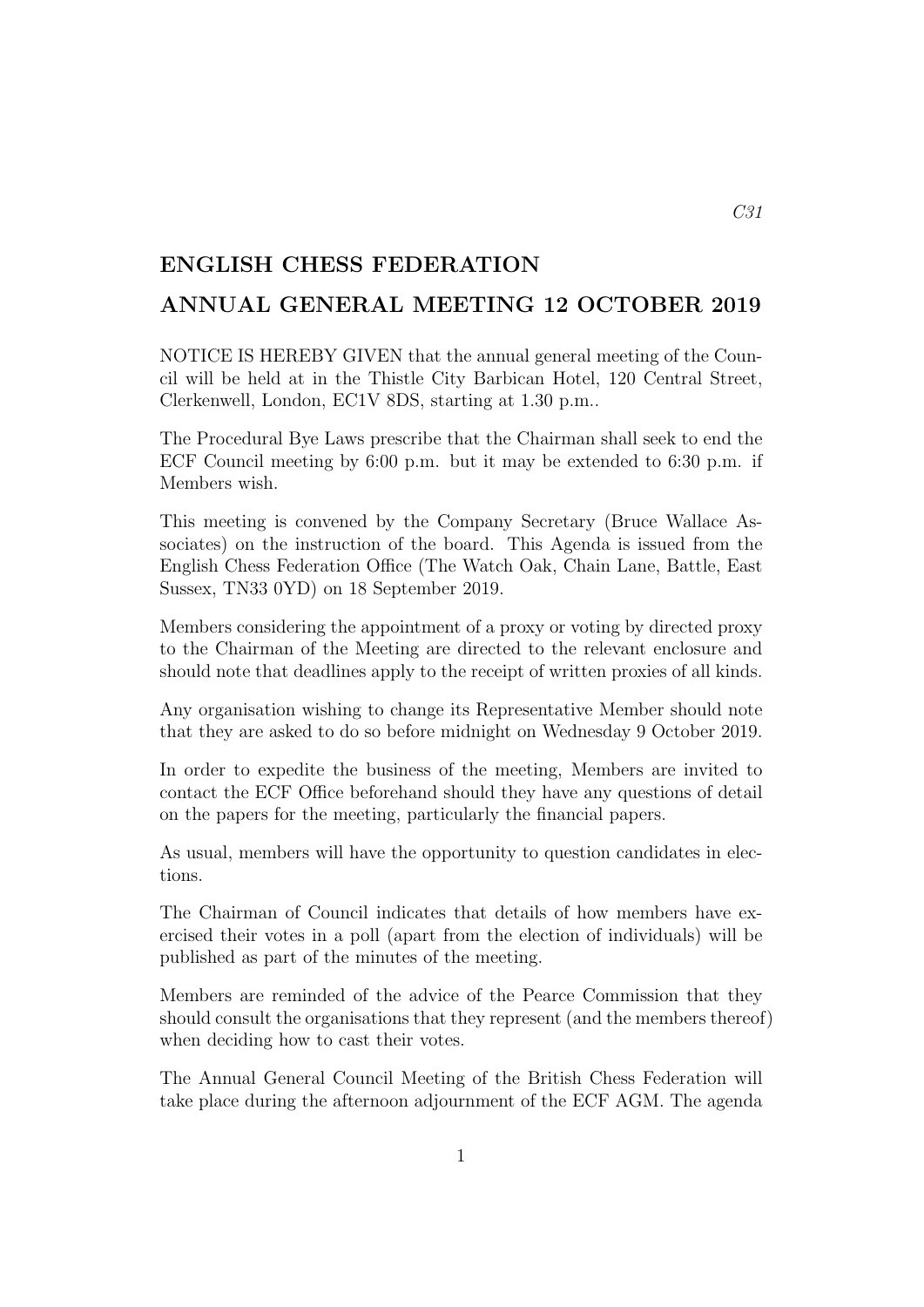for the BCF meeting is being sent to the members of the BCF Council (effectively the ECF Officers, Constituent Units and County Associations) and only these members are entitled to vote at the meeting. However, all members of the ECF Council are welcome to be in attendance.

Directions:

The hotel is situated a short walk from both Old Street and Barbican stations.

From Old Street, take Exit 4, turn left up the slope, walk along Old Street and turn right into Bath Street. After 150 yards, turn left into Lever Street and you will find the hotel 150 yards on your right.

From Barbican, turn left and walk along Goswell Road. At the next set of traffic lights, turn right into Old Street. Turn left into Central Street and you will find the hotel on your right

Coffee and biscuits will be served on arrival at 1.15pm, and again during the break whilst the BCF meeting takes place.

Enclosures:

- (i) The Agenda
- (ii) Attendance reply slip
- (iii) Directed proxy form

The full set of paperwork is published on the ECF website at

http://www.englishchess.org.uk/about/ecf-council-and-board/

Papers for the BCF Council Meeting can also be downloaded from the website at the same URL.

Should you require to be mailed a paper copy of the documentation please contact the ECF Office.

Agenda items have been annotated as follows

 $*$  Paper available for download on 18 September  $#$  Paper to follow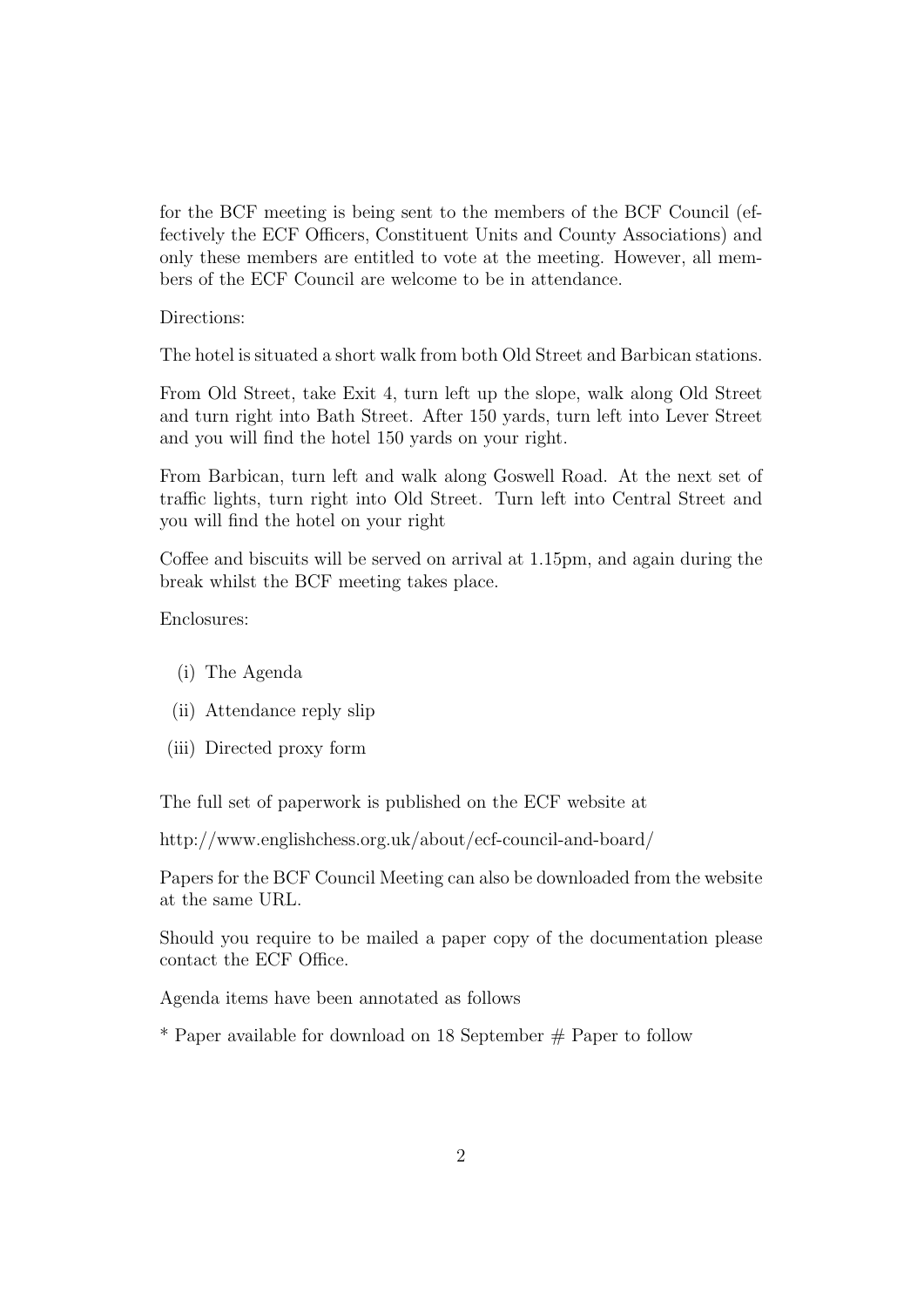## AGENDA

1. Appointment of Chairman

If the Chairman of Council (Mike Gunn) is not present then Council will elect one of its members to chair the meeting.

- 2. Observation of a minute's silence to remember colleagues who have died since the last meeting
- 3. Notices
	- (a) Location of printed lists of Apologies for Absence, Members voting by individual Proxy and Members voting by Proxy to the Chairman of the Meeting.
	- (b) Announcement of others in attendance with the permission of the Chairman
	- (c) Appointment of Tellers
	- (d) Voting Register  $#$ Council is invited to note the Voting Register and any amendments thereto.
- 4. Approval and, if necessary, correction of minutes of the Finance Meeting of the Council held on 27 April 2019 \*

Council is invited to consider and, if thought fit, resolve:"That the Chairman of the meeting shall sign the minutes as being an accurate record."

- 5. Matters Arising from these Minutes and not otherwise on the agenda
- 6. To receive and approve the following reports
	- (a) The Board of Directors' report\* (Mike Truran)
	- (b) The Chairman of the Governance Committee's report\* (Robert Stern)
	- (c) The Chairman of the Finance Committee's report\* (Tim Herring)
- 7. Strategy\* (Mike Truran)

To receive and approve the Board's Strategy Statement

8. Elections and appointments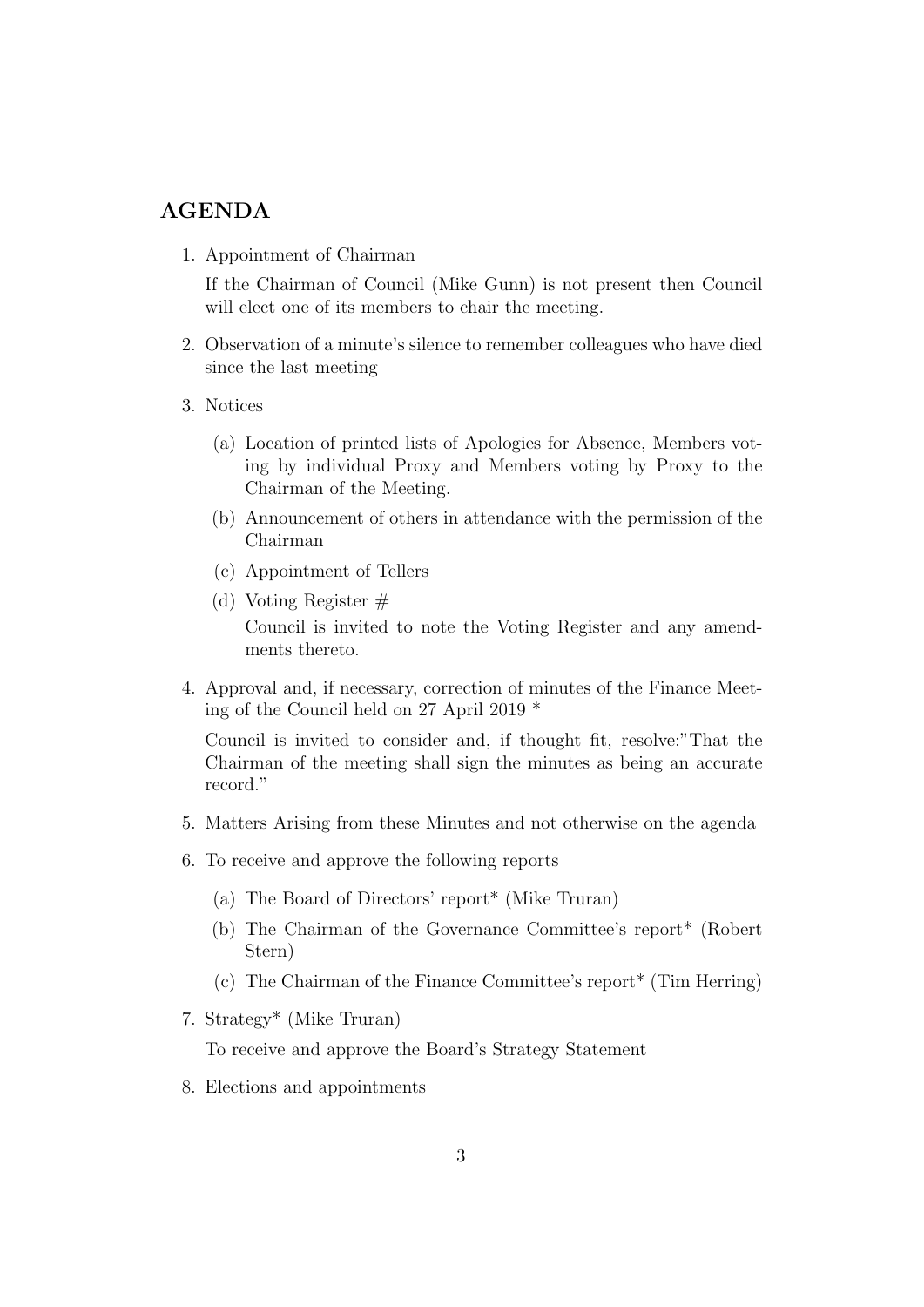- (a) Non Executive Chairman of the Board Julian Clissold standing for re-election
- (b) Director of International Chess Mialcolm Pein standing for re-election
- (c) Non Executive Director Stephen Woodhouse standing for re-election
- (d) Chairman of Council
- (e) FIDE Delegate Malcolm Pein standing for re-election
- (f) Chairman of Finance Committee Nick Faulks standing for election
- (g) Member of Governance Committee Mike Gunn standing for re-election
- (h) Auditor The reappointment of Goatcher Chandler Audit Ltd will be proposed
- 9. Constitutional Matters

Council is invited to consider, and if thought fit, approve the following resolutions as further set out in the accompanying paper entitled Constitutional Matters. The resolution indicated as a special resolution requires 75% of the votes cast to be in favour to be passed.

- (a) a special resolution to update the Articles of Association.
- (b) an ordinary resolution to amend the Game Fee Bye Laws to supplement the amendments to the Articles of Association in (a) above.
- (c) an ordinary resolution to amend the Procedural Bye Laws in relation to holders of posts standing for re-election.
- (d) an ordinary resolution to update the Direct Members Bye Laws

In addition, Council is invited to note that the Coaches Regulations (Regulation No.3) are no longer in force.

10. Council is asked to consider, and if thought fit, approve the following resolution from Mark Murrell (SCCU):